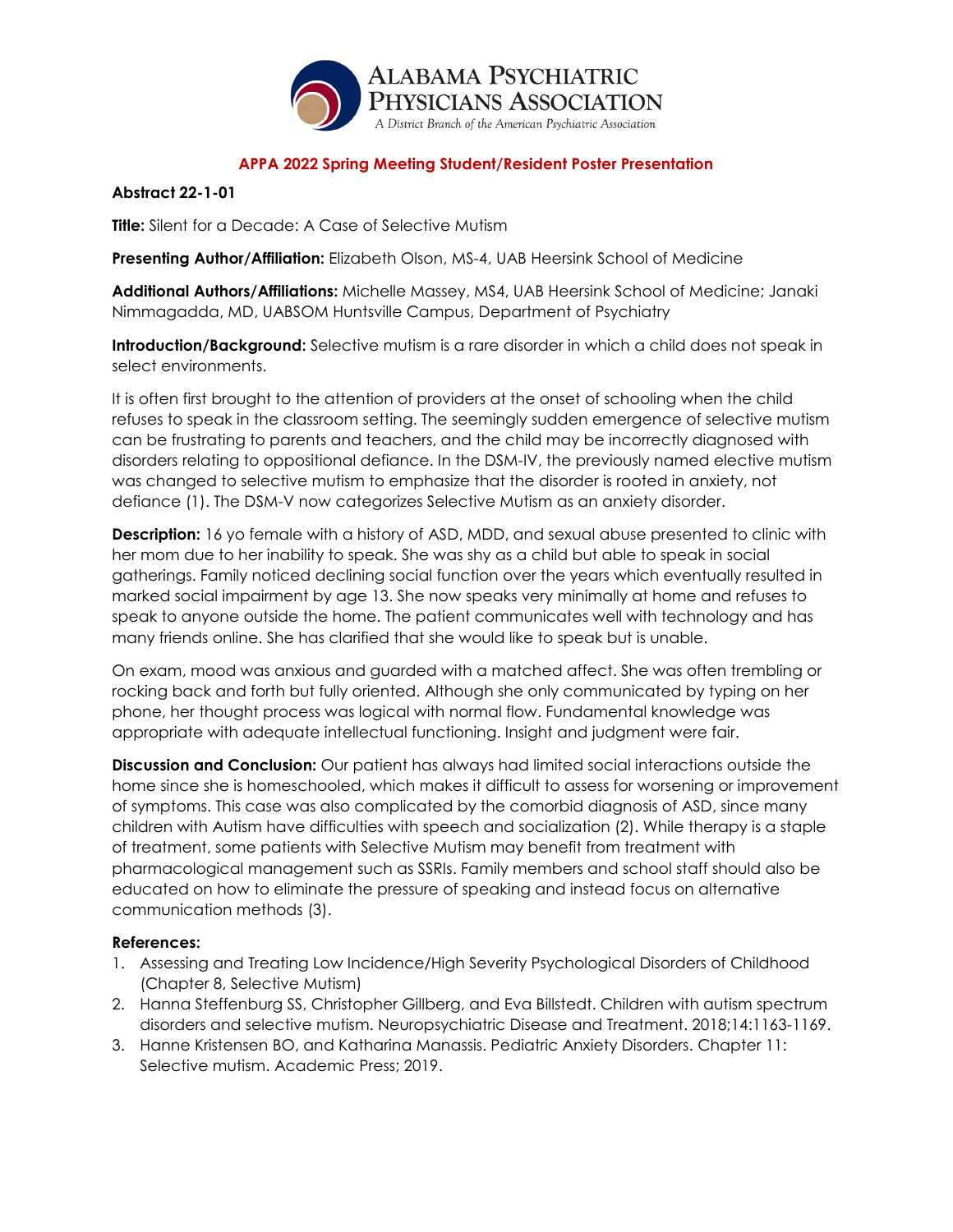

## **Abstract 22-1-02**

**Title:** Benefits of L-Methylfolate for a Patient With Depression

## **Presenting Author/Affiliation:** Sudarsan Murali, MS-3, UAB

**Additional Authors/Affiliations:** Anupama Yedla MD, Janaki Nimmaggada, MD, Clinton Martin, MD

### **Introduction/Background:**

- Dietary nutrients such as folate (B9) are essential for many anabolic processes in the human body, and particularly important for neurotransmitter biosynthesis [1].
- Folate levels have been associated with patients suffering from Major Depressive Disorder (MDD) [2]
- In one study with patients suffering from SSRI treatment resistant, Papakostas et al. were able to demonstrate that 15mg of L-methylfolate showed greater efficacy compared to SSRI with placebo [3].
- Methylfolate is advantageous compared to normal folate supplementation with superior bioavailability [4].

**Description:** A 17-year-old male presented to clinic with a history of chronic depression and anxiety from the age of 14. Patient was initially treated using an SSRI and CBT beginning at the age of 14. Patient was also started on Depalin a methylfolate supplement. He received relief of symptoms of depression without side effects. He has been stable on his regimen for 3 years.

## **Discussion and Conclusion:**

- Methylfolate supplementation is a valuable addition to the physician's toolkit when considering treatment resistant depression.
- Supplementation of methylfolate is particularly supported in MTHFR gene mutations that suffer from depression [5].
- Other indications we considered include patients with poor GI function as in the case of Chron's disease or other Irritable Bowel Disease's where absorption may be affected
- Further studies are necessary to elucidate indications where supplementation should be a part of treatment algorithms, but also to validate efficacy in such situations
- Cost is a primary driver preventing routine supplementation, but with over the counter methylfolate supplements becoming available, further usage poses an interesting opportunity to additionally support patients suffering from depression

- 1. Vidmar Golja M, Šmid A, Karas Kuželički N, Trontelj J, Geršak K, Mlinarič-Raščan I. Folate Insufficiency Due to MTHFR Deficiency Is Bypassed by 5-Methyltetrahydrofolate. J Clin Med. 2020;9(9):2836. Published 2020 Sep 2. doi:10.3390/jcm9092836
- 2. Carney MWP: Serum folate values in 423 psychiatric patients. BMJ 1967; 4:512–516
- 3. Papakostas GI, Shelton RC, Zajecka JM, et al. L-methylfolate as adjunctive therapy for SSRIresistant major depression: results of two randomized, double-blind, parallel-sequential trials. Am J Psychiatry. 2012;169(12):1267-1274. doi:10.1176/appi.ajp.2012.11071114
- 4. Scaglione F, Panzavolta G. Folate, folic acid and 5-methyltetrahydrofolate are not the same thing. Xenobiotica. 2014;44(5):480-488. doi:10.3109/00498254.2013.845705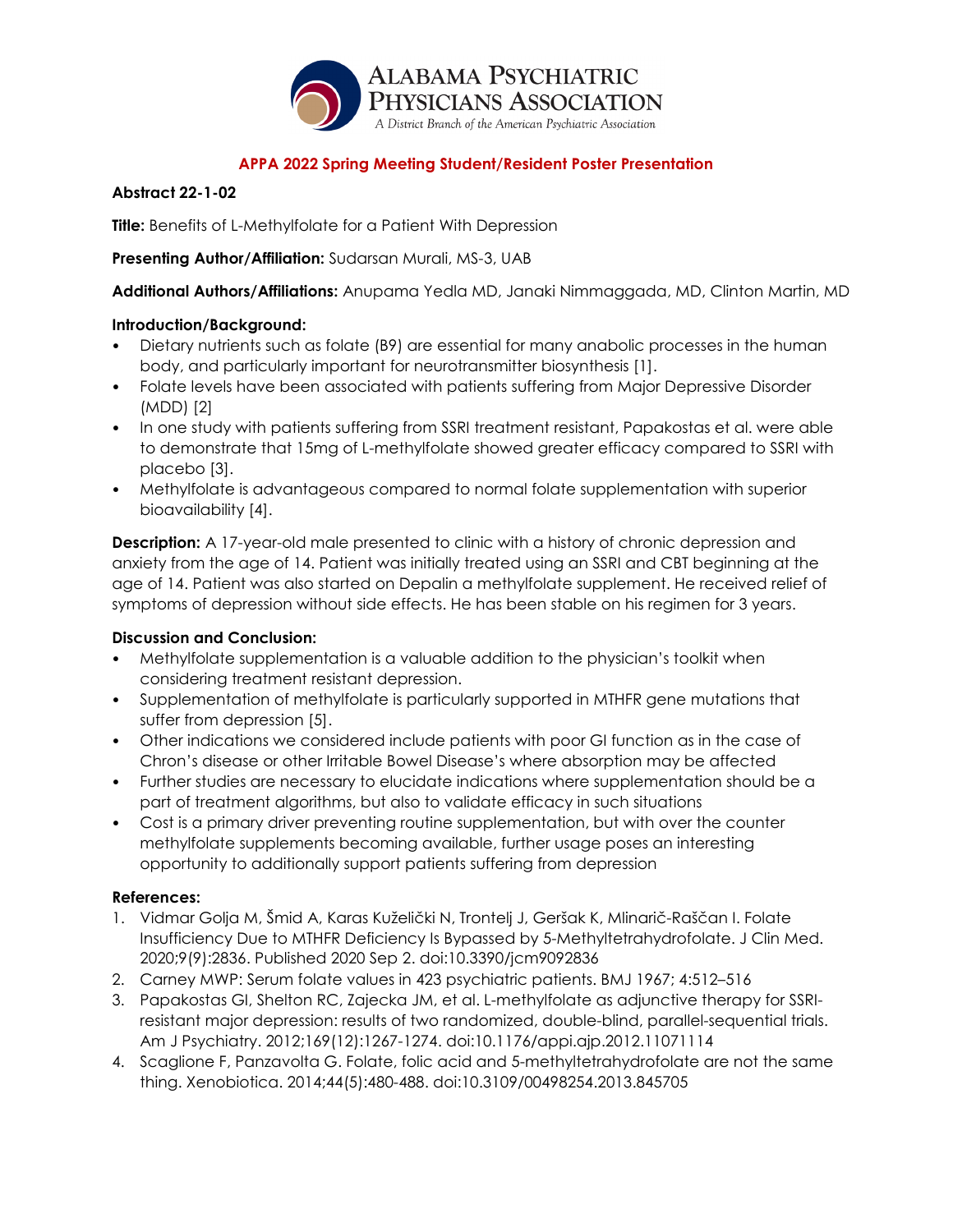5. Shelton RC, Sloan Manning J, Barrentine LW, Tipa EV. Assessing Effects of l-Methylfolate in Depression Management: Results of a Real-World Patient Experience Trial. Prim Care Companion CNS Disord. 2013;15(4):PCC.13m01520. doi:10.4088/PCC.13m01520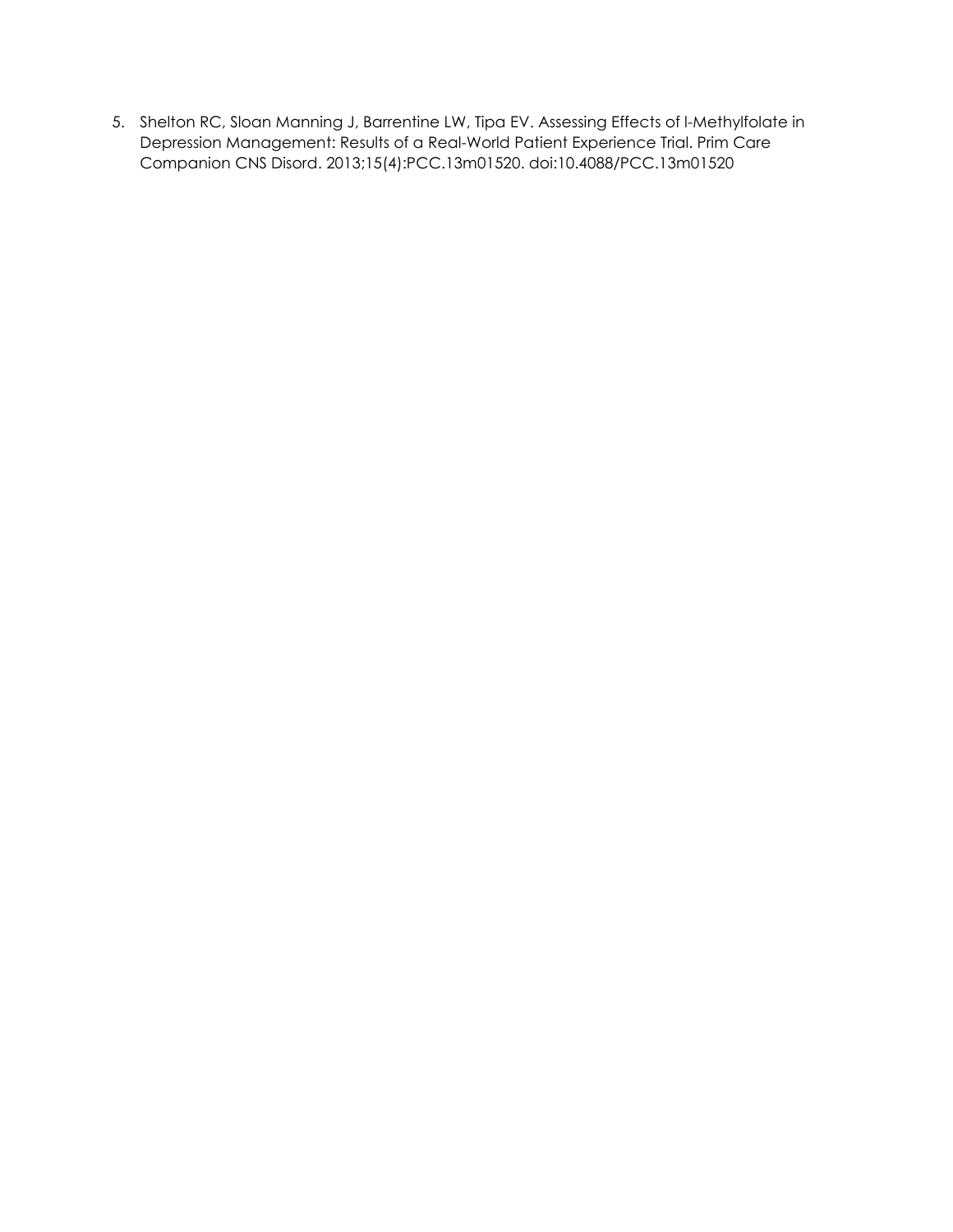

## **Abstract 22-1-03**

**Title:** Rapid Rise and Rapid Fall: Hormonal Effects on Anxiety and Depression

**Presenting Author/Affiliation:** Mallory Jones, MS-3, UAB Heersink School of Medicine

**Additional Author/Affiliation:** Janaki Nimmagadda, MD, UABSOM

**Introduction/Background:** Anxiety and depression are disproportionately more prevalent in women than in men, (1) and studies have shown that women are nearly twice as likely to experience anxiety and depression than men during childbearing years.(2) The hormones estrogen and progesterone modulate areas of the brain that control mood and the stress response.(3) It is hypothesized that estrogen and progesterone signaling have effects on the hypothalamic-pituitary-adrenal (HPA) axis, altering the stress response in women and serving as a risk factor for anxiety and depression.(4) Studies demonstrate that fluctuation of these hormones during a menstrual cycle, namely the rapid rise then rapid fall during the luteal phase, correlate with the timing of increasing stress related anxiety and depression symptoms seen in women.(5)

**Description:** 16-year-old female with past medical history of depression and anxiety presents due to worsening of symptoms. During a prior appointment, she informed that her mood symptoms had been greatly improved after she began taking combined oral contraceptive pills. At that visit, she requested to stop taking her selective serotonin reuptake inhibitor (SSRI) medication. However, she had to stop her oral contraceptive a month prior to presentation due to adverse effects. Since stopping the oral contraceptive, she reports her mood symptoms have greatly worsened, impairing her relationships, school performance, and ability to keep up with her responsibilities. She presents with complaints of increased feelings of anxiousness and depression and requests to initiate SSRI treatment again.

On exam the patient had a depressed mood and affect with a blunted range. She made poor eye contact and was tearful answering questions.

**Discussion and Conclusion:** Neurons in the paraventricular nucleus (PVN) of the hypothalamus contain sex hormone receptors, and studies have shown that estrogen stimulates corticotropic releasing hormone (CRH) release while androgens repress CRH release.(4) Progesterone, and its derivative allopregnanolone have been shown to possess antidepressive and anxiolytic properties and to inhibit the HPA axis.(5) Estrogen and progesterone therapies decrease hormonal fluctuations seen throughout the menstrual cycle and have shown to be a promising option for treatment of anxiety and depression as they decrease depressive symptoms when used alone and in combination with SSRIs in multiple studies.(5,6)

- 1. Faravelli, C., Alessandra Scarpato, M., Castellini, G., & Lo Sauro, C. (2013). Gender differences in depression and anxiety: The role of age. Psychiatry Research, 210(3), 1301- 1303. https://doi.org/10.1016/j.psychres.2013.09.027
- 2. Soares, C. N., & Zitec, B. (2008). Reproductive hormone sensitivity and risk for depression across the female life cycle: a continuum of vulnerability? Journal of Psychiatry and Neuroscience, 33(4), 331-343.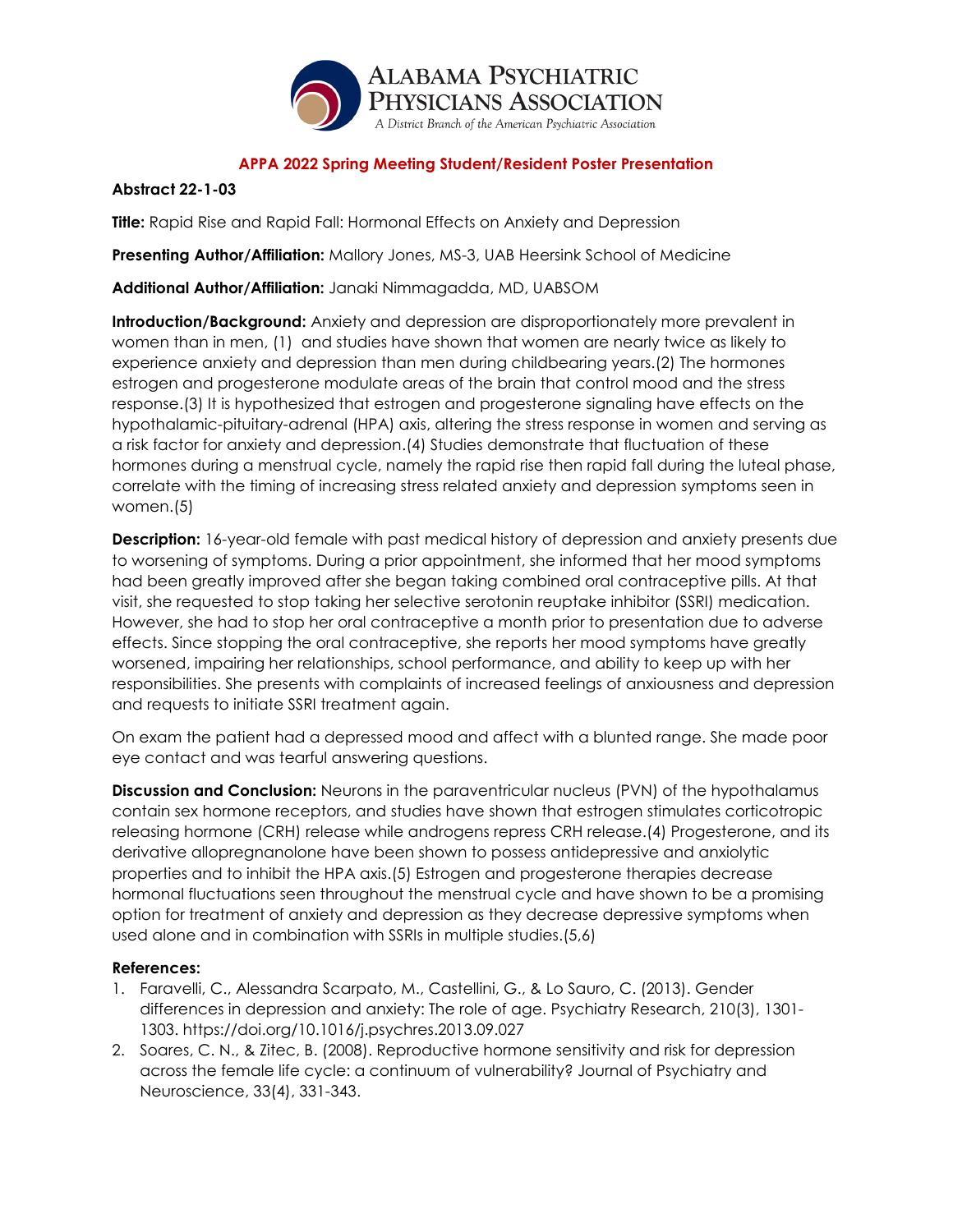- 3. Heck, A. L., & Handa, R. J. (2018). Sex differences in the hypothalamic–pituitary–adrenal axis' response to stress: An important role for gonadal hormones. Neuropsychopharmacology, 44(1), 45-58. https://doi.org/10.1038/s41386-018-0167-9
- 4. Bao, A., & Swaab, D. F. (2019). The human hypothalamus in mood disorders: The HPA axis in the center. IBRO Reports, 6, 45-53. https://doi.org/10.1016/j.ibror.2018.11.008
- 5. Dwyer, J. B., Aftab, A., Radhakrishnan, R., Widge, A., Rodriguez, C. I., Carpenter, L. L., Nemeroff, C. B., McDonald, W. M., & Kalin, N. H. (2020). Hormonal treatments for major depressive disorder: State of the art. American Journal of Psychiatry, 177(8), 686-705. https://doi.org/10.1176/appi.ajp.2020.19080848
- 6. Solomon, M. B., & Herman, J. P. (2009). Sex differences in psychopathology: Of gonads, adrenals and mental illness. Physiology & Behavior, 97(2), 250-258. https://doi.org/10.1016/j.physbeh.2009.02.033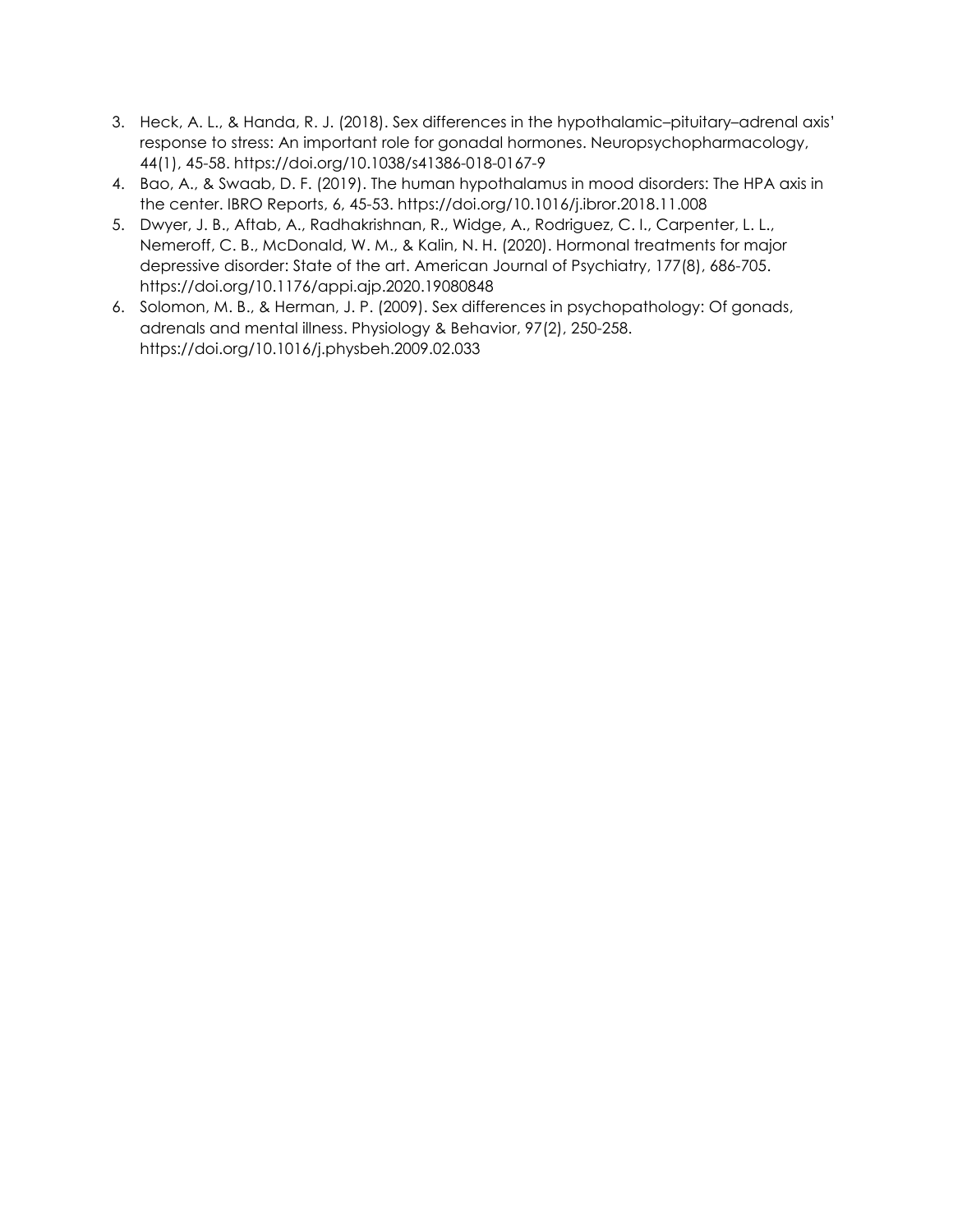

## **Abstract 22-1-04**

**Title:** Marijuana Variant of Concern: Delta 8-tetrahydrocannabinol (Delta-8-THC, Δ¬8-THC)

**Presenting Author/Affiliation:** Mack Bozman, MS-3, University of Alabama at Birmingham Heersink School of Medicine

**Additional Authors/Affiliations:** Senthil Rajaram Manoharan, MBBS, MD; Tarak Vasavada, MD – Psychiatry Department Huntsville Hospital

**Introduction/Background:** Recreational use of Delta 8-tetrahydrocannabinol (Delta-8-THC, Δ¬8- THC) is becoming more common as are emergency room visits and lasting associated psychiatric conditions12. It is important to recognize the psychoactive effects of Delta-8 as there is little data. Physicians must maintain a high index of suspicion for psychosis in relation to this compound.

**Description:** 23-year-old college student presenting to the emergency department with vague abdominal pain with "tickling" somatic sensation, decreased appetite, increased anxiety, and diarrhea. Patient admitted to using delta-8-THC for four months. Further workup was unremarkable. He was discharged with sucralfate and omeprazole. Four months later he was admitted to the emergency department because a friend overheard him talking about suicide and called emergency medical services. On admission he was laughing uncontrollably, pacing, and stating he "thinks delta-8 has done something to my brain", despite stating that he had not used Δ¬8-THC since his previous admission. His abdominal symptoms had persisted, and he asked a nurse then if "someone could kill him to end this." He became stable with use of antipsychotics and continued with outpatient psychiatric counseling. He has since been readmitted on three more occasions for similar complaints with increasing treatment-resistant depression and suicidal ideation and has recently undergone electroconvulsive therapy.

**Discussion and Conclusion:** Markets are saturated with vendors selling Δ¬8-THC vaporizing pens and gummies and, unfortunately, these websites usually do not mention harmful side effects. The FDA has stated that this compound is not safe, not regulated, and products have psychoactive and intoxicating effects similar to delta-9-THC3. Due to lack of regulation, the process of synthesizing Delta-8 may involve harmful household chemicals or contaminants. The National Poison Control has reported 660 known exposures to delta-8 between 01/01/21–06/01/214. Patients who suffer from addiction and substance abuse are complex and difficult to treat. To couple this with the recent battery of psychotic episodes and hospital admissions, relating to the use of an easily obtainable and non-regulated drug, makes this ever-more challenging5. It is important for physicians become aware of delta-8-tetrahydrocannabinol and other legal THC derivatives, slang terms ("marijuana-lite" and "diet-weed"), and potential side effects/risks to better educate patients and families6.

### **References:**

1. Akpunonu P, Baum RA, Reckers A, et al. Sedation and acute encephalopathy in a pediatric patient following ingestion of delta-8-tetrahydrocannabinol gummies. American Journal of Case Reports. 2021;22(1). doi:10.12659/AJCR.933488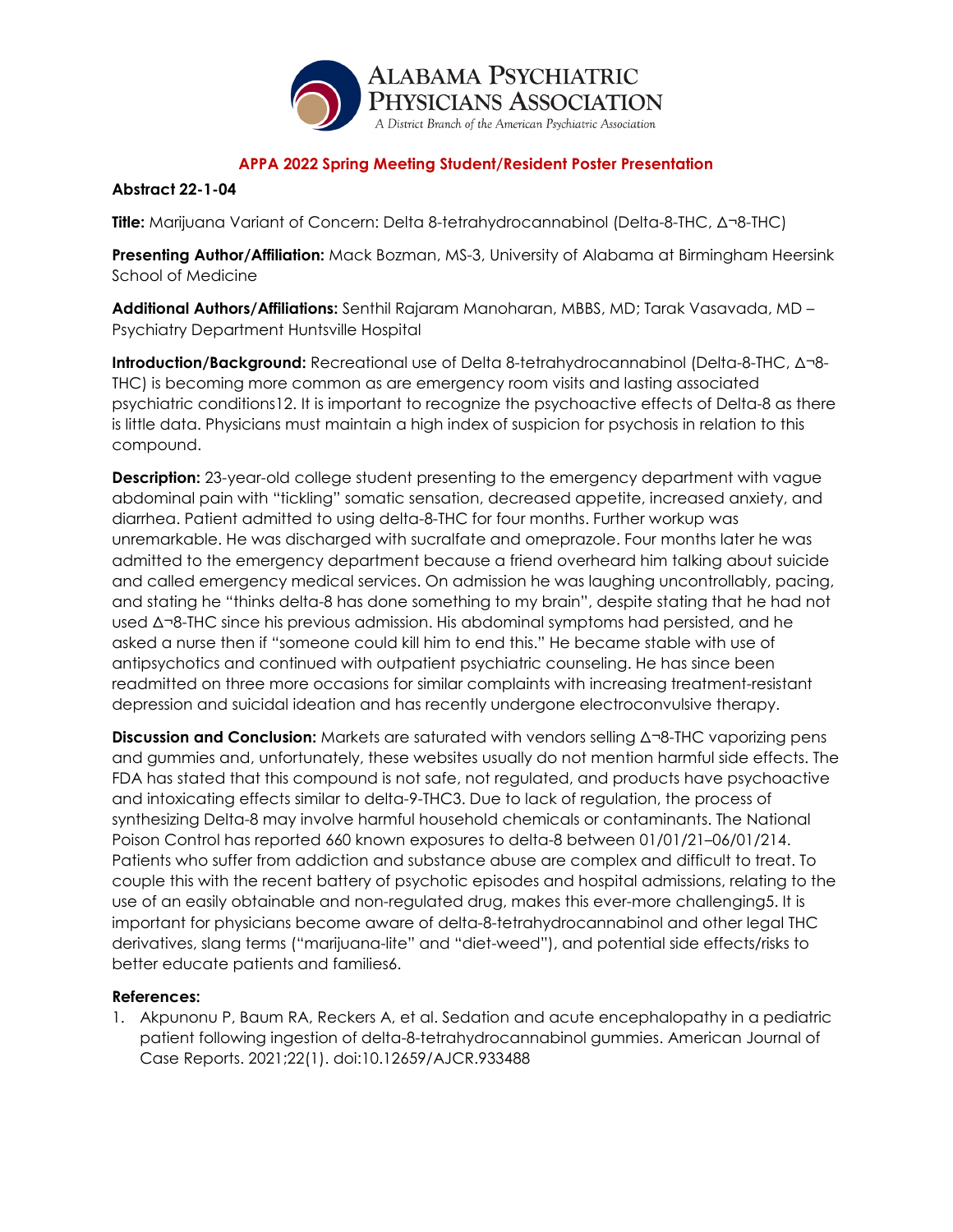- 2. Kruger DJ, Kruger JS. Consumer Experiences with Delta-8-THC: Medical Use, Pharmaceutical Substitution, and Comparisons with Delta-9-THC. Cannabis and Cannabinoid Research. Published online 2021. doi:10.1089/can.2021.0124
- 3. FDA. 5 Things to Know about Delta-8 Tetrahydrocannabinol Delta-8 THC.
- 4. Knopf A. CDC and FDA warn of delta‐8 THC harms. Alcoholism & Drug Abuse Weekly. 2021;33(36):7-7. doi:10.1002/adaw.33199
- 5. Johnson-Arbor K, Smolinske S. The current state of delta-8 THC. American Journal of Emergency Medicine. Published online 2021. doi:10.1016/j.ajem.2021.06.066
- 6. Chan-Hosokawa A, Nguyen L, Lattanzio N, Adams WR. Emergence of Delta-8 Tetrahydrocannabinol in DUID Investigation Casework: Method Development, Validation and Application. Journal of Analytical Toxicology. Published online 2021. doi:10.1093/jat/bkab029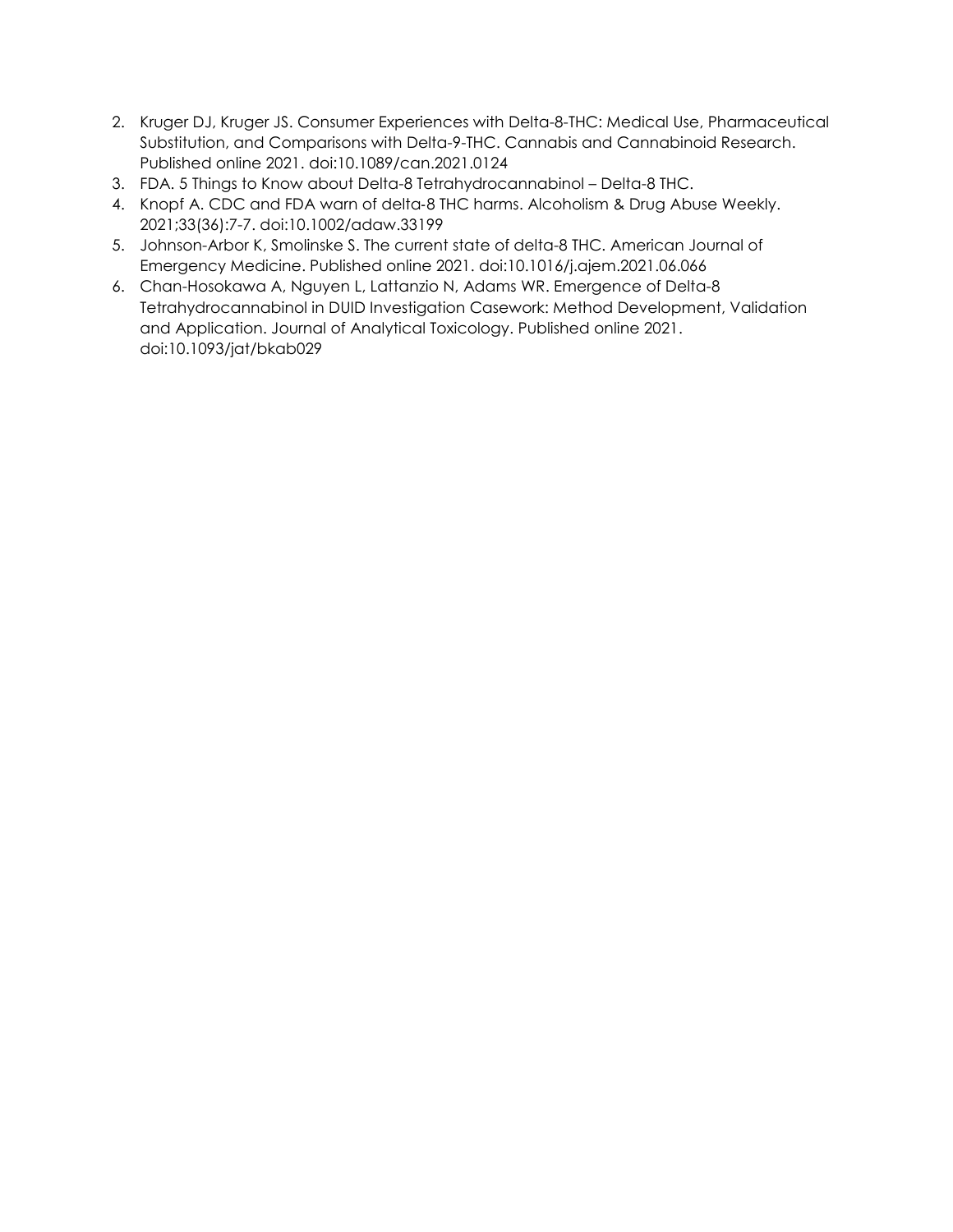

### **Abstract 22-1-05**

**Title:** Looking Past Blindness: Assessing Mental Health in Stargardt Disease

**Presenting Author/Affiliation:** Sebastian Schormann, MS-3, UAB Heersink School of Medicine

**Additional Author/Affiliation:** Clinton Martin, MD, UAB Heersink School of Medicine, Huntsville Campus, Department of Psychiatry

**Introduction/Background:** Macular dystrophies are genetically inherited eye disorders that cause central vision loss through degeneration of the macula. The most common macular dystrophy is Stargardt disease (STGD) occurring in 1 in 8,000-10,000 people due to autosomal recessive mutations in the ABCA4 gene. There are many disease-causing variants leading to highly heterogenous presentations, but most patients present in the first 2 decades with bilateral, progressive, central vision loss with an average vision of 20/70-20/200. In addition to vision loss, patients with STGD struggle with loss of function leading to increased psychiatric comorbidities like depression.

**Description:** A 27-year-old male with history of legal blindness secondary to STGD presented as a new patient for depression and anxiety. He had experienced symptoms of depression, anxiety, and difficulty concentrating for several years, and these symptoms worsened since the start of the COVID-19 pandemic. He had difficulties with motivation, feelings of worthlessness, and spending significant time overanalyzing scenarios which prevented him from initiating new projects and completing old ones. He had never taken psychotropic medications, and his family history was significant for severe depression on his mother's side. He did not have any friends, he was homeschooled through high school, and he was currently unemployed. Exam was notable for poor eye contact, circumstantial thought process, average intellect, and depressed and anxious affect.

**Discussion and Conclusion:** STGD remains relatively unknown despite extensive knowledge about its etiology, pathogenesis, and manifestations. Because of its relatively common frequency and severe presentation, STGD is the target of more clinical trials than any other inherited disorder with highly specific gene replacement and stem cell therapies to improve patients' vision. While none of these disease-modifying therapies are currently approved, there remains a separate underdiagnosed and undertreated manifestation of STGD - depression. Patients with STGD commonly report difficulties driving, concentrating, performing physical activities, and recognizing faces. As a result, patients with STGD are significantly more likely to exhibit comorbid depressive symptoms that correlate with the severity of their illness. Thus, it remains prudent for any healthcare worker to be cognizant of the treatable psychiatric comorbidities in STGD as early diagnosis and treatment can improve patient quality of life.

- 1. Tanna P, Strauss RW, Fujinami K, et al. Stargardt disease: clinical features, molecular genetics, animal models and therapeutic options. British Journal of Ophthalmology 2017;101:25-30.
- 2. Moschos MM, Nitoda E, Lavaris A. Estimation of Depression Prevalence in Patients with Stargardt Disease using PHQ-9 and Zung Scores. European Journal of Ophthalmology. 2016;26(3):268-272.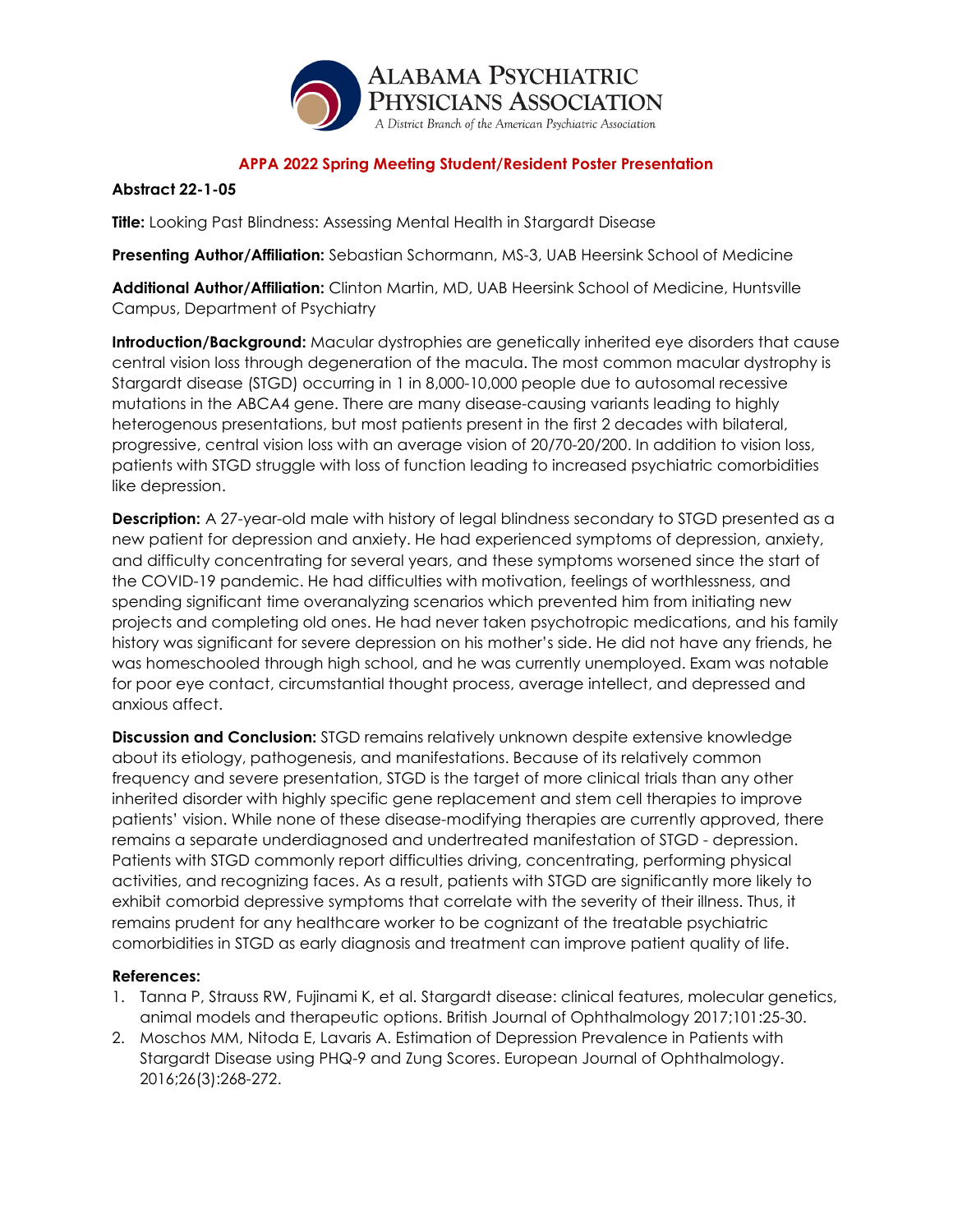- 3. Roborel de Climens A, Tugaut B, Dias Barbosa C, Buggage R, Brun-Strang C. Living with Stargardt disease: insights from patients and their parents. Ophthalmic Genet. 2021;42(2):150-160.
- 4. Miedziak AI, Perski T, Andrews PP, Donoso LA. Stargardt's macular dystrophy-a patient's perspective. Optometry. 2000;71(3):165-176.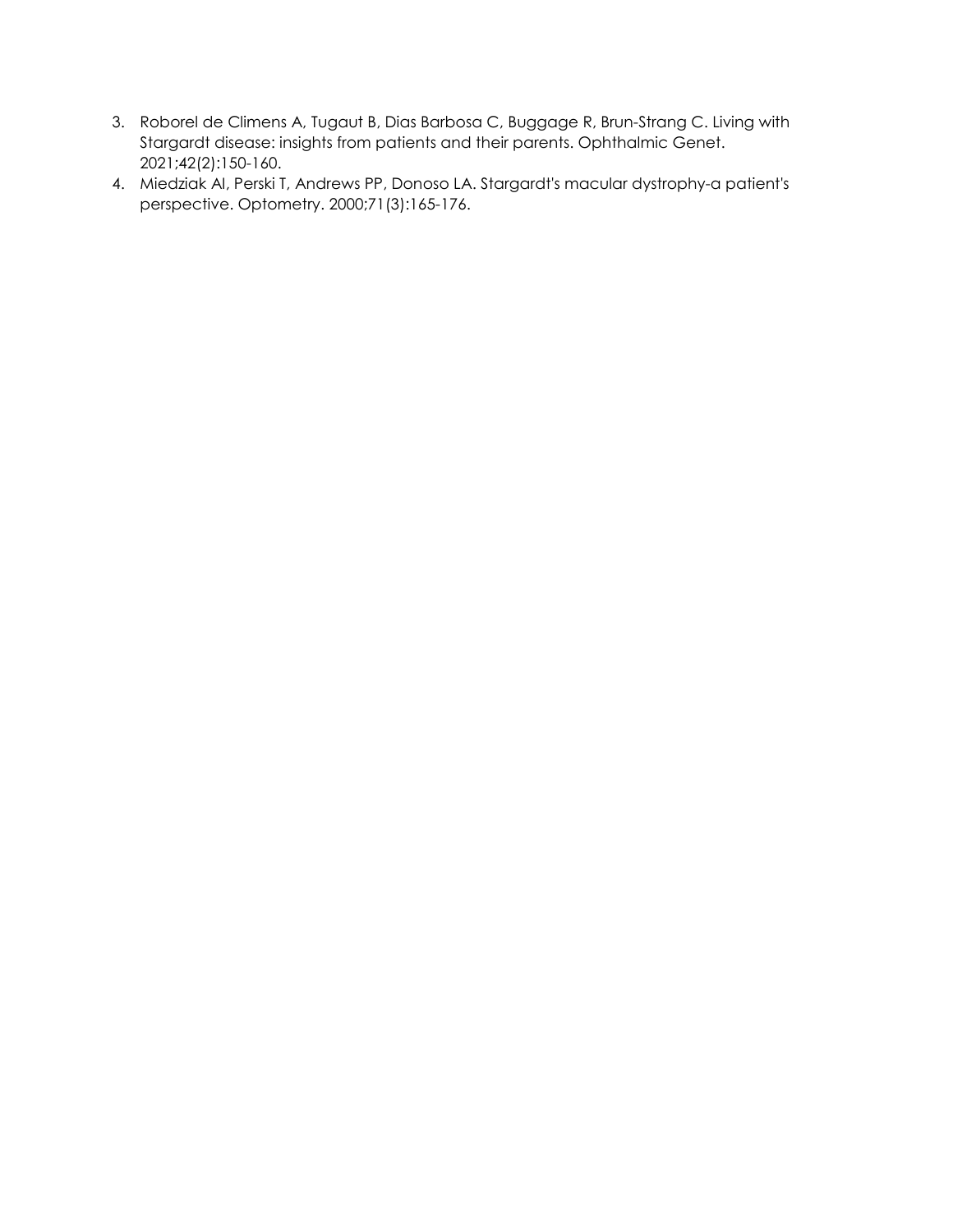

### **Abstract 22-1-06**

**Title:** SSRI Usage During Pregnancy

**Presenting Author/Affiliation:** Mallory Jones, MS-3, UAB Heersink School of Medicine

**Additional Authors/Affiliations:** Christiaan Heersink, MD, UAB Heersink School of Medicine; Clinton Martin, MD, UAB Huntsville Psychiatry

**Introduction/Background:** Nearly half a million pregnancies each year in the US involve women who have or develop psychiatric illnesses.1 Usage of antidepressants during pregnancy has been linked to pregnancy loss, growth restrictions, preterm delivery, and congenital malformations.2 Conversely, the risk of untreated psychiatric illness during pregnancy involves decreased adherence to prenatal care, preterm delivery, growth delays in neonates, and increased risk of suicidal ideation, psychosis, and postpartum depression in mothers.2 While deciding if and which psychiatric medications should be prescribed, prescribers must weigh the risk of adverse effects from the medications vs the adverse effects of untreated depression on mothers and infants. In this case report we aim to discuss which SSRI medications are safer options for mothers and infants during pregnancy and lactation.

**Description:** Patient is a 20-year-old female with past medical history of depression with prior suicide attempt presenting to her psychiatrist after becoming pregnant. The patient is currently well controlled on her regimen of 40mg of paroxetine daily.

In discussion with the patient, it becomes clear that before medication she was severely depressed and unable to maintain her activities of daily living. She has tried several antidepressant medications in the past, but Paroxetine has been the most effective for her.

After some consideration and discussion with the patient, it was decided that she would try bupropion, as it is an FDA class B medication and has a safer profile in pregnancy. The patient was counseled to continue after delivery, despite desiring to breast feed as the benefits again outweighed the risks.

**Discussion and Conclusion:** Paroxetine is considered an FDA class D medication in pregnancy and should not be a first line option for pregnant patients, breastfeeding patients, or patients planning to become pregnant. Bupropion is class B medication, and thus preferred if tolerated by patients. It is important to weigh the risks of untreated depression to the mother and fetus against the risks of antidepressant medication on the fetus when counseling pregnant patients with depression on treatment options. In our case, it was decided that due to the patient's history of suicide attempt, the risks of not treating the patient outweighed the risk of potential adverse effects in the fetus.

- 1. ACOG practice bulletin No. 92: Use of psychiatric medications during pregnancy and lactation. (2008). Obstetrics & Gynecology, 111(4), 1001-1020. https://doi.org/10.1097/aog.0b013e31816fd910
- 2. Chaudron, L. H. (2013). Complex challenges in treating depression during pregnancy. American Journal of Psychiatry, 170(1), 12-20.<https://doi.org/10.1176/appi.ajp.2012.12040440>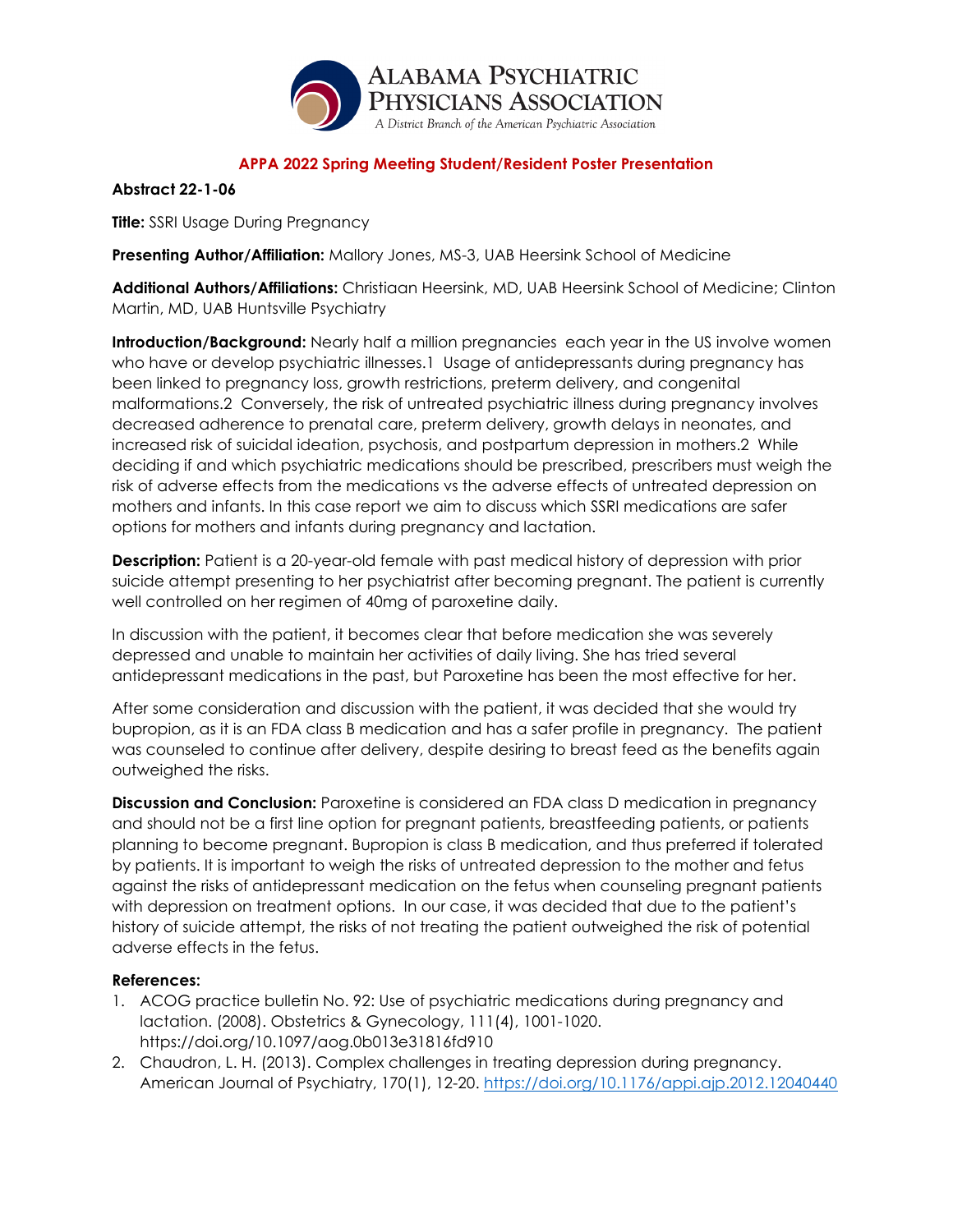

**Abstract 22-1-07**

**Title:** Psychosis and Gun Ownership

**Presenting Author/Affiliation:** Adam Bonner, MS-3, University of Alabama at Birmingham

**Additional Authors/Affiliations:** Carly Westmoreland, MS-3, UAB, Clinton Martin, MD, UAB-Huntsville Department of Psychiatry

**Introduction/Background:** Around 40% of Americans own guns, with about 75% saying they own a handgun for self or home defense. The relationship between gun ownership and mental illness has been well documented and debated, resulting in several complex and often blurring statutes being placed to control access to guns for people deemed mentally ill to decrease risk of suicide and homicide. We present a case of gun ownership with new onset psychosis, and pose a research question of how to best approach the situation.

**Description:** Patient is a 64yoWM with a PMH of pontine CVA one year ago, he had no psychotic symptoms, anxiety, or depression before the CVA. He now states that he is constantly anxious that someone is trying to get in his house and steal from him, and that his neighbors are going to take away his land. He is currently being treated with escitalopram and quetiapine. He appears slightly disheveled with poor grooming on exam, but does not have any racing thoughts, suicidal, or homicidal ideation. He stated that he owned over 100 firearms. Despite denying suicidal or homicidal ideation, we thought best to advise the patient and his wife to rid the house of all firearms.

**Discussion and Conclusion:** Federal firearm restrictions related to mental illness have existed since 1968 but were not implemented until the 1990s and have underwent multiple revisions since their initial placements. The National Instant Criminal Background Check System (NICS) went into effect in 1998, and several mass shootings linked to mental illness prompted Congress to pass the NICS Improvement Act (NICSA) in 2008 which incentivized states to report their gun disqualifying mental health records. Although gun restriction laws greatly vary from state to state, a mainstay across the nation states that anyone receiving involuntary inpatient or outpatient psychiatric treatment or those diagnosed with bipolar disorder or schizophrenia should not have access to firearms. Upon reviewing the literature our team noticed that there is a lacking amount of information on how to approach situations where patients are not diagnosed with bipolar disorder, schizophrenia, or are receiving involuntary treatment who are having psychotic symptoms and have access to firearms.

## **References:**

https://www.ncbi.nlm.nih.gov/pmc/articles/PMC4211925/ https://pubmed.ncbi.nlm.nih.gov/20591996/ https://pubmed.ncbi.nlm.nih.gov/25874748/ https://pubmed.ncbi.nlm.nih.gov/30711465/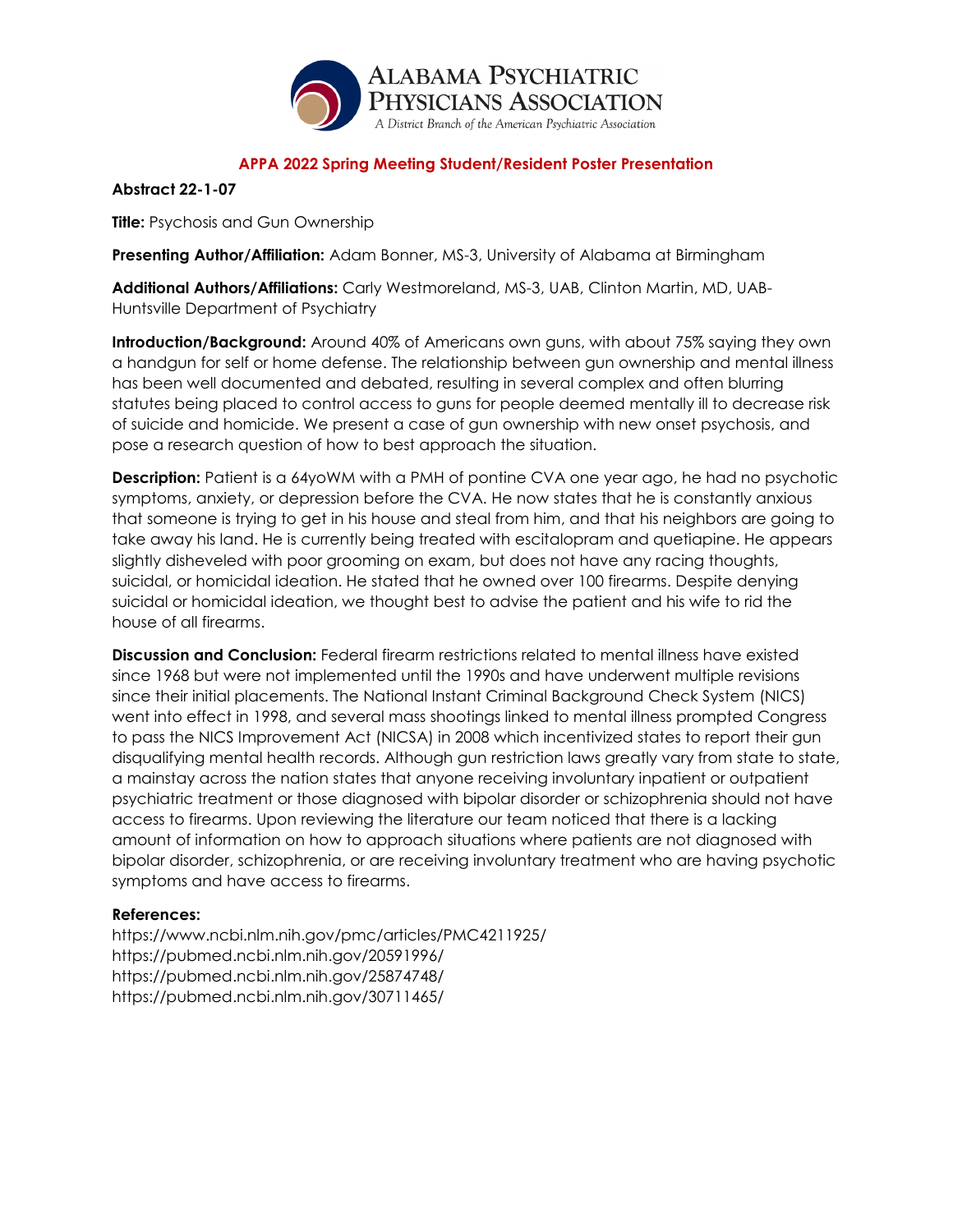

### **Abstract 22-1-08**

**Title:** Post-Stroke Psychosis

**Presenting Author/Affiliation:** Jayci Hamrick, MS3, University of Alabama at Huntsville School of Medicine

**Additional Author/Affiliation:** Clinton Martin, MD, UAB School of Medicine Huntsville Campus

**Introduction/Background:** Common psychosis features after a stroke include delusions, hallucinations, mood changes with psychotic features, respectively.1 Neuropsychiatry symptoms following stroke occur in about 30% of patients. These symptoms are often missed and therefore undertreated.2 Long term outcomes vary depending on age, discharge location, other risk factors and response to treatment. Generally, poor outcomes in those of older age, those who are dependent upon someone else, comorbid associations and those who have not shown any improvement with treatment.2 Risk factors for developing post stroke psychosis include previous psychiatric history, alcohol misuse, depression, and anxiety disorder. Other risk factors for stroke include hypertension, hyperlipidemia, Type 2 Diabetes Mellitus, smoking, and others. 2 Treatment may vary depending on primary complaint of patient and caregiver.4

**Description:** 64-year-old male with PMH of hypertension, OSA and diabetes mellitus presented for paranoia, psychotic symptoms, anxiety, depression, and delusions several months after having a lacunar infarct in the right hemi pons. Patient stated he hired contractors to work on his home and they were entering his home stealing items such as credit cards, bank statements and other valuables. He also believes his neighbors are surveying his land to take it from him. He bought land and a house while using his house as a collateral for the loan and fears the Sherriff will evict them. He often stays up all hours of the night to watch his house and hires someone to watch his house while he is away. He is suspicious of most people and does not trust using any devices, including cellphones or WIFI, due to the fear of being compromised. His wife states his symptoms began after his stroke in February of 2021. On exam, he was anxious with paranoia and a flat affect.

**Discussion and Conclusion:** Neuropsychiatric conditions are common complications after strokes and have been shown to have negative outcomes in several patients.5 Various post stroke disorders can be linked to location of the lesion. There is limited data on several of these reported locations.6 While there are limited studies and guidelines for treatment for post stoke psychosis, antipsychotics are the most used medications. Patients are typically treated with maintenance therapy.7

- 1. Haddad, N. R., Search for more papers by this author, Caplan, R., Houtchens, M. K., & Lyndon, S. (2021, July 2). Delayed-onset poststroke psychosis presenting as delusional disorder. The Journal of Neuropsychiatry and Clinical Neurosciences. Retrieved March 1, 2022, from https://neuro.psychiatryonline.org/doi/abs/10.1176/appi.neuropsych.20100260
- 2. Stangeland H, Orgeta V, Bell V. Poststroke psychosis: a systematic review. Journal of Neurology, Neurosurgery & Psychiatry 2018;89:879-885.
- 3. Ferro, José & Caeiro, Lara & Figueira, Maria Luisa. (2016). Neuropsychiatric sequelae of stroke. Nature reviews. Neurology. 12. 10.1038/nrneurol.2016.46.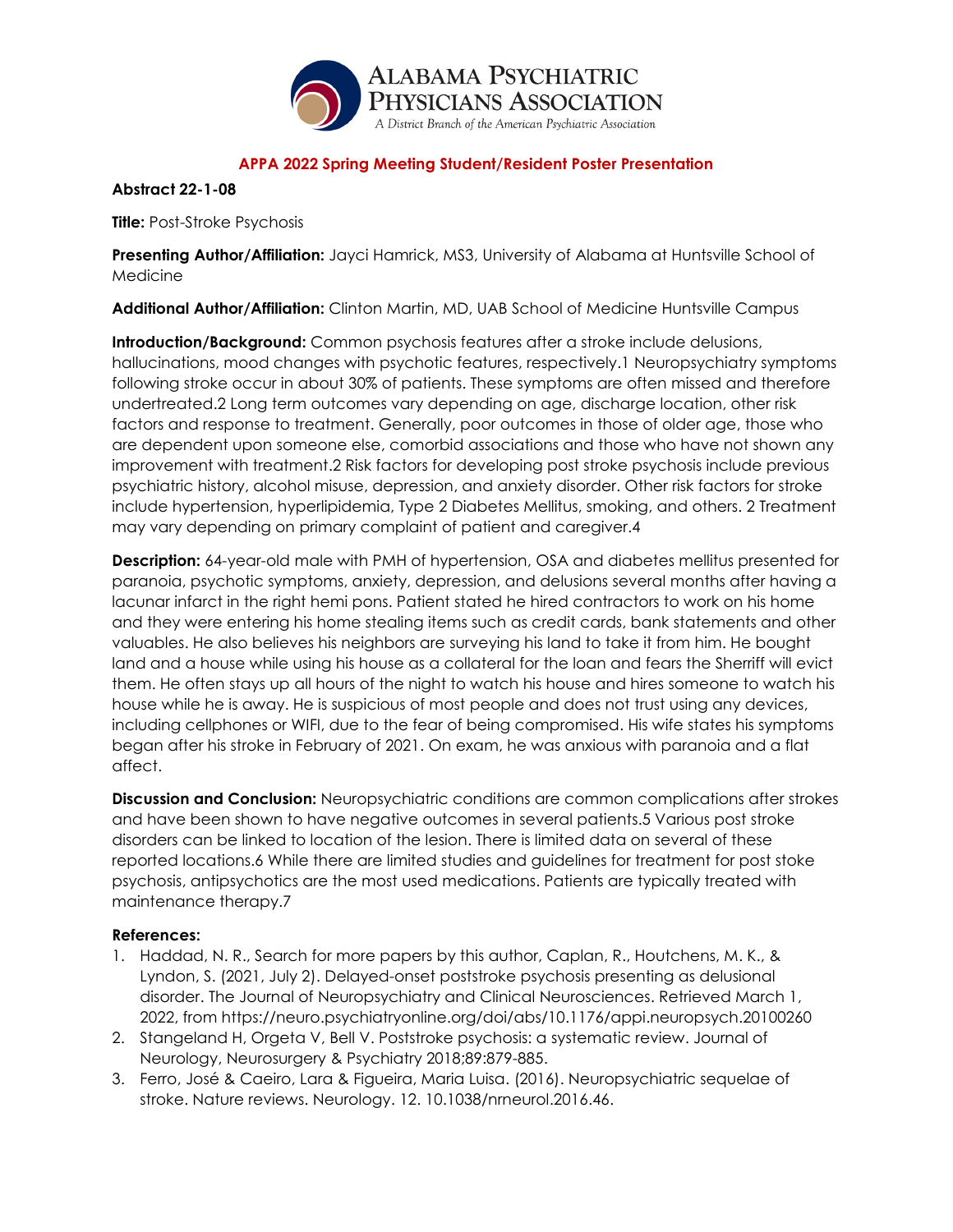- 4. Burns A, Russell E, Stratton-Powell H, Tyrell P, O'Neill P, Baldwin R. Sertraline in stroke-associated lability of mood. Int J Geriatr Psychiatry. 1999 Aug;14(8):681-5. PMID: 10489659.
- 5. Zhang, S., Xu, M., Liu, Z. J., Feng, J., & Ma, Y. (2020). Neuropsychiatric issues after stroke: Clinical significance and therapeutic implications. World journal of psychiatry, 10(6), 125–138. https://doi.org/10.5498/wjp.v10.i6.125
- 6. Parfianowicz D, Espiridion ED. Chronic Post-stroke Psychosis with Left Cortical and Bilateral Inferior Cerebellar Involvement. Cureus. 2019 Dec 21;11(12):e6437. doi: 10.7759/cureus.6437. PMID: 31993274; PMCID: PMC6970439.
- 7. Ferreira MDC, Machado C, Santos B, Machado Á. Post-stroke psychosis: how long should we treat? Trends Psychiatry Psychother. 2017 Apr-Jun;39(2):144-146. doi: 10.1590/2237-6089-2015- 0090. Epub 2017 Jun 12. PMID: 28614434.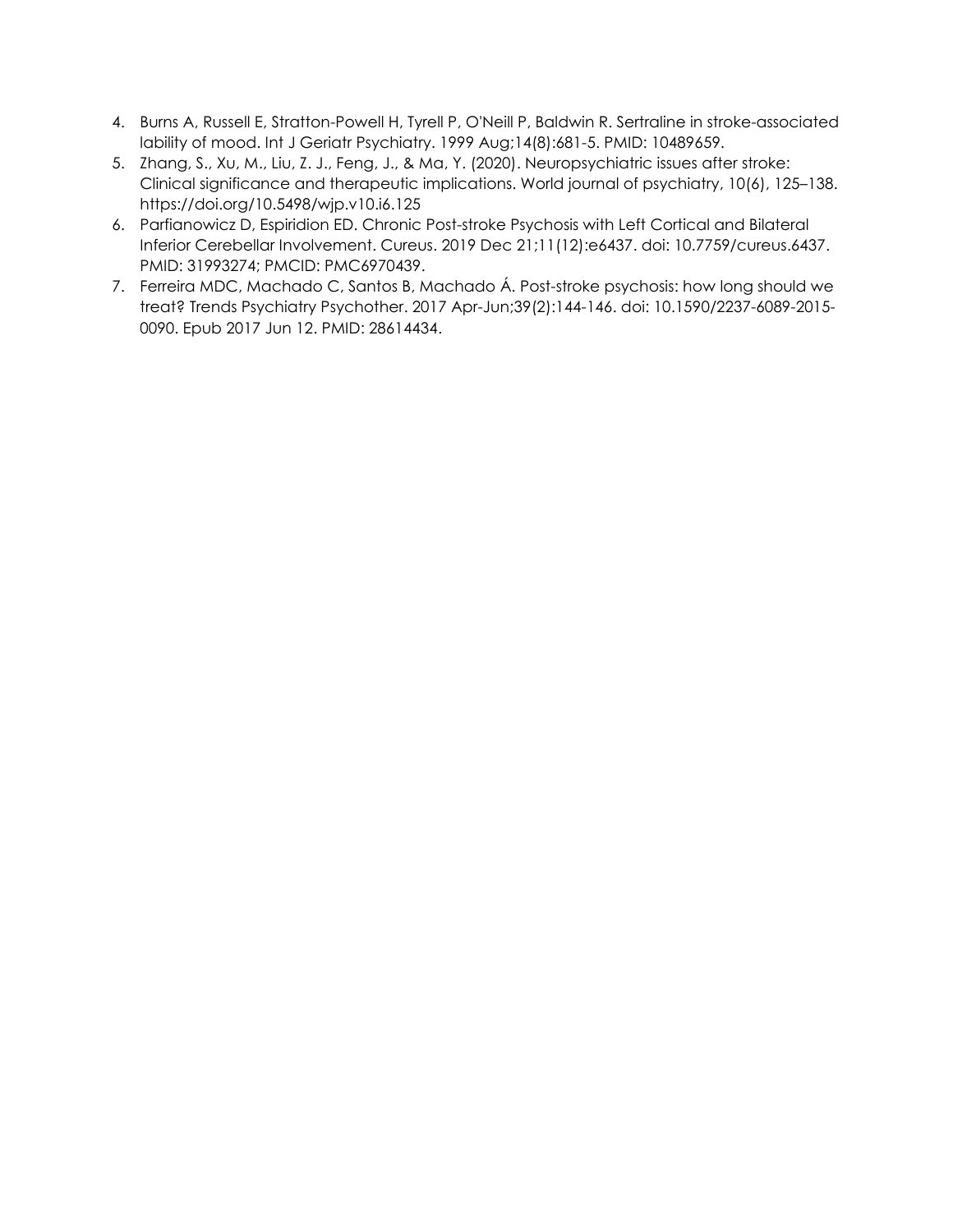

### **Abstract 22-1-09**

**Title:** Agenesis of the corpus callosum – Social, cognitive, and psychological associations

**Presenting Author/Affiliation:** Alison Cline, MS3, UAB Heersink School of Medicine

**Additional Author/Affiliation:** Janaki Nimmagadda, MD, UAB Heersink School of Medicine, Huntsville Campus, Department of Psychiatry

**Introduction/Background:** Agenesis of the corpus callosum (AgCC) is a heterogeneous congenital condition characterized by the partial or complete absence of the corpus callosum as seen on prenatal ultrasound or postnatal MRI (1). Prevalence of AgCC is approximately 1 to 7 in 4,000 live births (1). Genetic, environmental, and metabolic causes have been recognized in up to 45% of cases (2).

**Description:** A 12-year-old female with history of incidentally discovered agenesis of the corpus callosum presented for psychiatric evaluation of anxiety. A year and a half prior to evaluation, she began seeing a counselor for feelings of sadness and anxiety surrounding school. She has struggled with making friends at school and interacting socially with her parents. She makes good grades in all subjects except math. Teachers have reported daydreaming and distraction in the classroom. Parents report that the patient is typically shy and quiet.

Agenesis of the corpus callosum was found on MRI when she was a year old after being evaluated for ocular symptoms. A neurologist ruled out seizure disorder at the time of AgCC diagnosis. She received speech therapy when she was young but has not yet received occupational therapy. There is family history of depression and insomnia in the father and autism in the paternal half-brother.

**Discussion and Conclusion:** Functioning in individuals with AgCC varies widely. Arithmetic skills are commonly impaired in individuals with AgCC, whereas reading and spelling skills tend to be similar to controls (1). AgCC can also present with intact functioning, and in one study 20% of individuals with AgCC showed average or above average scores on neuropsychological testing (1).

Individuals with AgCC have been shown to exhibit mild to moderate impairment socially, cognitively, and emotionally (3). Studies have reported social deficits in areas such as understanding sarcasm, interpreting metaphors or jokes, and reading emotions from changes in tone or facial expression (3).

When confronted with complex or novel situations, individuals with AgCC experience greater difficulty with tasks measuring visuospatial ability, tactile recognition, and fine motor coordination than their neurotypical counterparts (2). AgCC is also associated with slower cognitive processing speed, particularly when individuals are confronted with larger amounts of information (2).

## **References:**

1. Siffredi V., Anderson V., McIlroy A., Wood A.G., Leventer R.J., Spencer-Smith M.M.. A Neuropsychological Profile for Agenesis of the Corpus Callosum? Cognitive, Academic, Executive, Social, and Behavioral Functioning in School-Age Children. J Int Neuropsychol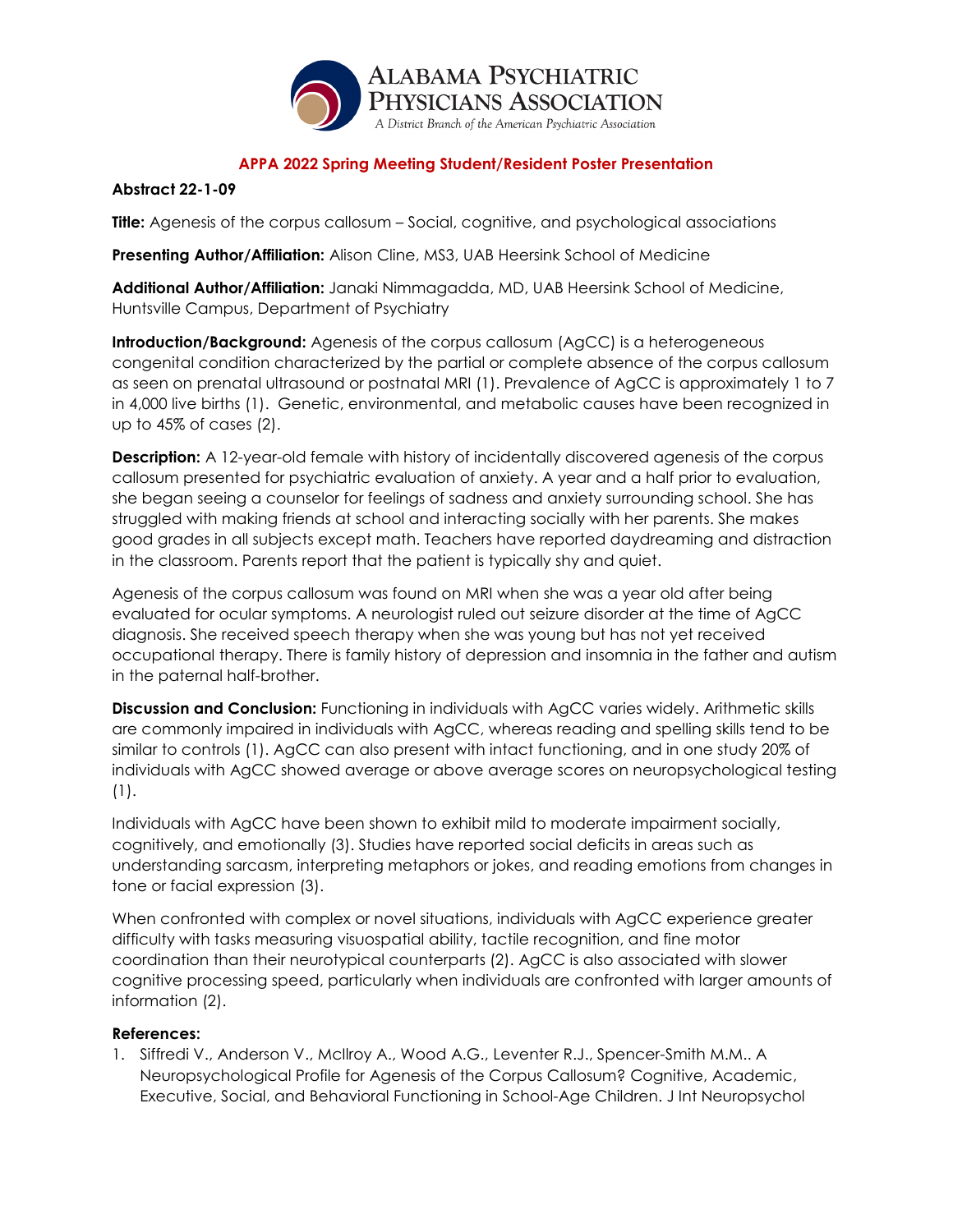Soc. 2018 May;24(5):445-455. doi: 10.1017/S1355617717001357. Epub 2018 Mar 7. PMID: 29510770.

- 2. Brown, W.S., Paul, L.K. The Neuropsychological Syndrome of Agenesis of the Corpus Callosum. J Int Neuropsychol Soc. 2019 March;25(3):324-330. doi:10.1017/S135561771800111X.
- 3. Young C.M., Folsom R.C., Paul L.K., Su J., Mangum R.W., Brown W.S. Awareness of consequences in agenesis of the corpus callosum: Semantic analysis of responses. Neuropsychology. 2019 Feb;33(2):275-284. doi: 10.1037/neu0000512. Epub 2019 Jan 21. PMID: 30667251; PMCID: PMC7977492.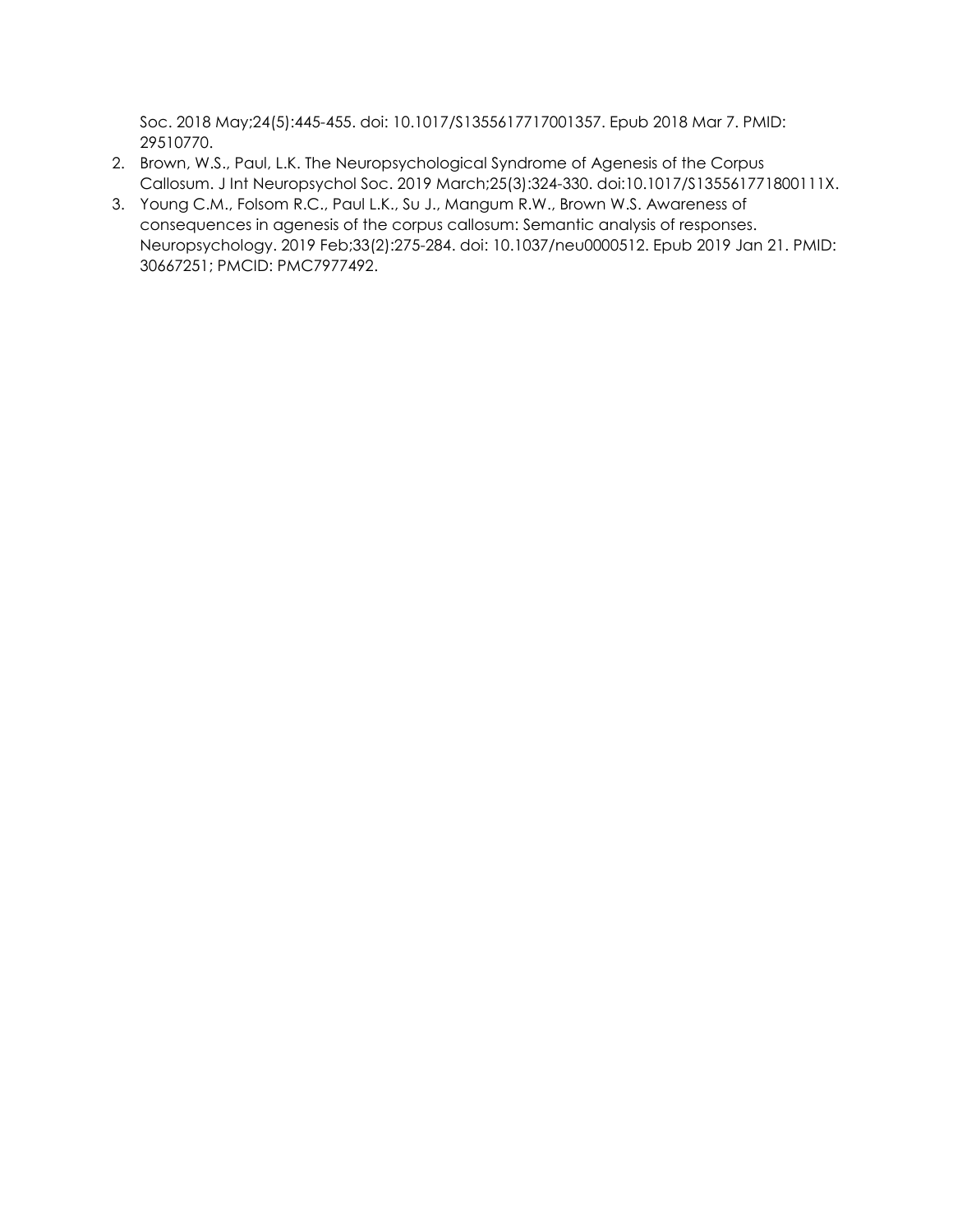

### **Abstract 22-1-10**

**Title:** Life in the FAS Lane: A Case Report on Living with Fetal Alcohol Syndrome

**Presenting Author/Affiliation:** Jake Picicci, MS-3, UAB Heersink School of Medicine

**Additional Author/Affiliation:** Clinton Martin, MD, Regional Chair of Psychiatry, University of Alabama at Birmingham

**Introduction/Background:** It is well-known that alcohol use during pregnancy is a risk factor for potential harm to the fetus; however, studies show an increasing percentage of pregnant women consuming alcohol in the United States across three study periods (2006-2010, 2011-2013, and 2015-2017), and nearly 4 percent of pregnant women report binge drinking within the past 30 days. Diagnosis of Fetal Alcohol Syndrome (FAS) can be difficult and take years to obtain. As other studies have noted, "it is extremely important to know the long-term consequences of this preventable birth defect." In this case report we discuss an adopted patient lacking classical facial features with a diagnosis of FAS and her comorbid neurobehavioral conditions.

**Description:** Our patient is a 22-year-old female with Fetal Alcohol Syndrome as well as ADHD, borderline intellectual functioning, major depressive disorder, generalized anxiety disorder and insomnia. Diagnosis of Fetal Alcohol Syndrome was established at age 11 after extensive workup. It was difficult to obtain because of a history of overseas adoption along with the lack of distinctive facial features of FAS. Cognitive effects include struggles with sensory integration, sleep disturbances, and delayed language as well as short term memory and abstract thinking. ADHD has been treated with Vyvanse 60 mg; insomnia is well-controlled with melatonin 5 mg. Our patient is titrating down on Celexa and adding buspirone because of hypervigilance, tachycardia, and excessive worrying at work.

**Discussion and Conclusion:** Fetal Alcohol Syndrome is an alcohol related developmental disability that is largely preventable. With the continuation of significant alcohol use in pregnancy, patients should be educated on both the short-term and long-term dangers of alcohol consumption while pregnant to prevent this Syndrome. The global prevalence of Fetal Alcohol Spectrum disorder, a broader category including FAS, in children and youth is 7.7 per 1000 population, and 1 in every 13 women who consumed alcohol during pregnancy are estimated to have a child with Fetal Alcohol Spectrum Disorder. Because of the difficulty of diagnosis and variable clinical presentation, the diagnosis of Fetal Alcohol Syndrome should be considered in patients with borderline or impaired intellectual functioning and comorbid psychiatric conditions in whom birth history is unknown.

- 1. Centers for Disease Control and Prevention (CDC). Alcohol use and binge drinking among women of childbearing age--United States, 2006-2010. MMWR Morb Mortal Wkly Rep. 2012 Jul 20;61(28):534-8. PMID: 22810267.
- 2. Darbinian N, Selzer ME. Oligodendrocyte pathology in fetal alcohol spectrum disorders. Neural Regen Res 2022;17:497-502
- 3. Denny CH, Acero CS, Naimi TS, Kim SY. Consumption of Alcohol Beverages and Binge Drinking Among Pregnant Women Aged 18-44 Years - United States, 2015-2017. MMWR Morb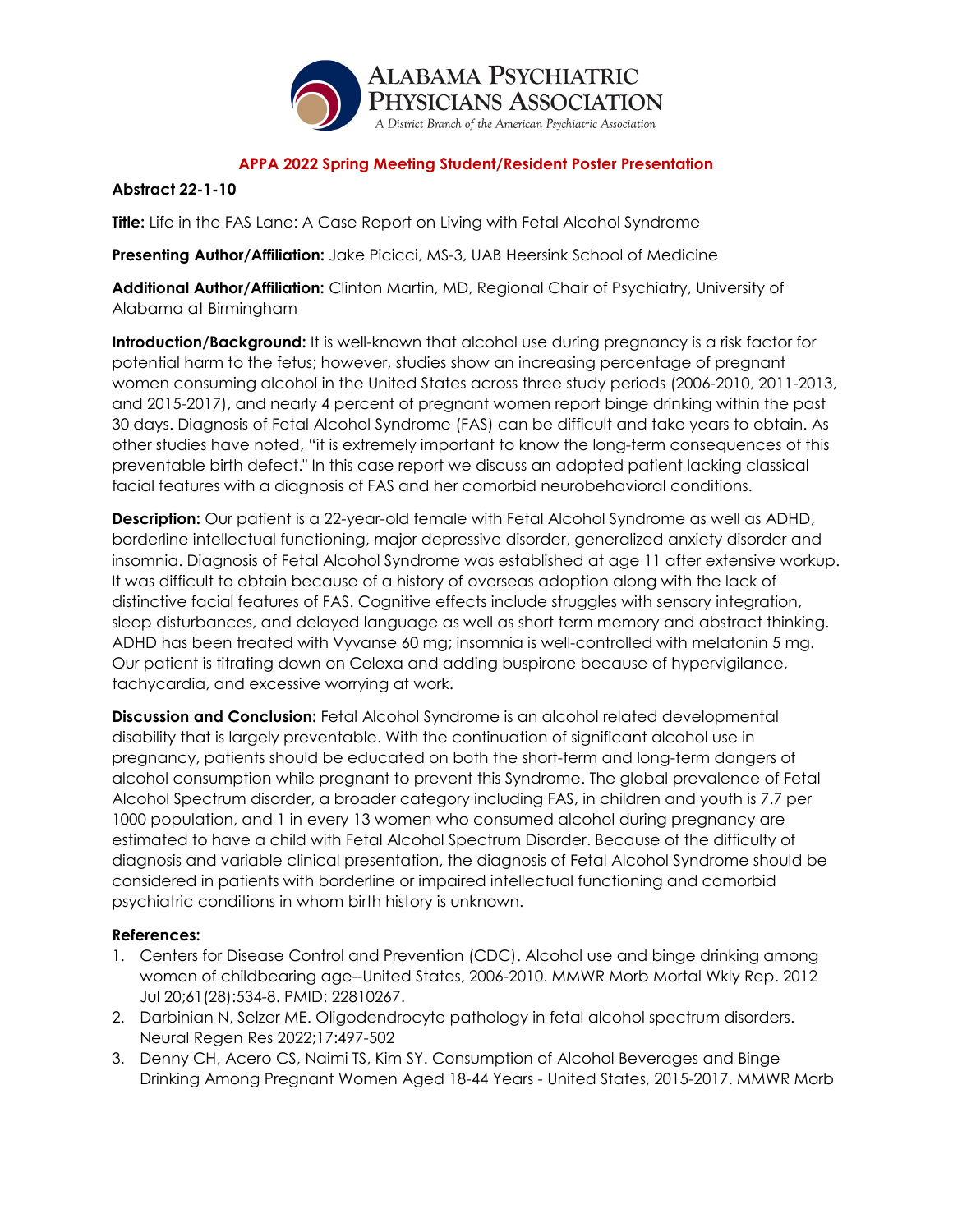Mortal Wkly Rep. 2019 Apr 26;68(16):365-368. doi: 10.15585/mmwr.mm6816a1. PMID: 31022164; PMCID: PMC6483284.

- 4. Lange S, Probst C, Gmel G, Rehm J, Burd L, Popova S. Global Prevalence of Fetal Alcohol Spectrum Disorder Among Children and Youth: A Systematic Review and Meta-analysis. JAMA Pediatr. 2017;171(10):948–956. doi:10.1001/jamapediatrics.2017.1919
- 5. Streissguth, A. P., Randels, S. P. & Smith, D. F. (1991), A test- retest study of intelligence in patients with fetal alcohol syndrome: implications for care. J. Am. Acad. Child Adolesc. Psychiatry, 30:584 -587.
- 6. Tan CH, Denny CH, Cheal NE, Sniezek JE, Kanny D. Alcohol use and binge drinking among women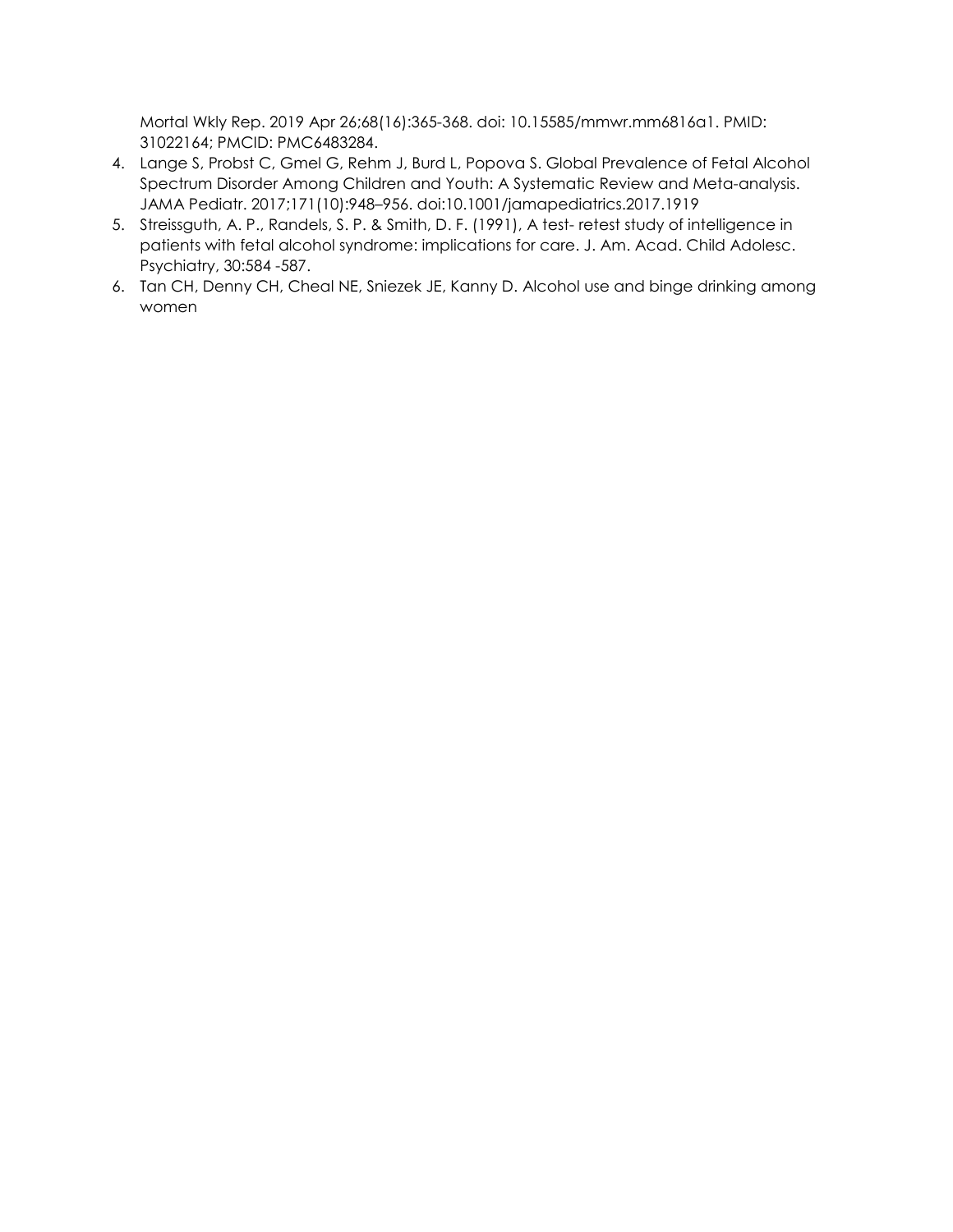

## **Abstract 22-1-11**

**Title:** Efficacy of N-acetylcysteine as add on therapy for bipolar depression

**Presenting Author/Affiliation:** Madilyn Tomaso, PGY1, UAB Huntsville Family Medicine

**Additional Authors/Affiliations:** Anupama Yedla, MD, Janaki Nimmagadda, MD, Richard Shelton, MD, and Clinton Martin, MD. UAB-Huntsville Psychiatry Department

**Introduction/Background:** Bipolar depression is often difficult to manage as many patients do not fully respond to traditional pharmacotherapy. This has led to the study of novel augmentation agents, such as N-acetylcysteine (NAC). NAC is well known for its treatment of acetaminophen overdose and as a mucolytic, but it has also been studied as adjunctive treatment in OCD, major depression, bipolar disorder, and Alzheimer's disease. NAC, which is a precursor to glutathione, is hypothesized to improve mitochondrial functioning and decrease the inflammatory mechanisms in the CNS mediated by microglia. The prominent theory for the pathophysiologic etiology of bipolar disorder is unbuffered free radical generation in the mitochondrial electron transport chain.

**Description:** Patient is a 35-year-old male with bipolar 2 disorder, generalized anxiety disorder, and OCD who despite maximum medical therapy continued to struggle with depressive mood symptoms. The patient started taking over the counter NAC 3g daily in addition to medical therapy. After 3 months there was no significant change in PHQ-9 scores, but he subjectively reported improvement in depressive symptoms.

**Discussion and Conclusion:** The quality of evidence for NAC augmentation in bipolar depression is very modest. A review of several meta-analyses showed no statistically significant results and one study was rife with several biases.1,2 One small trial, which also showed no significant difference between placebo and NAC also showed a high placebo response rate.3 There is insufficient data to support that NAC significantly improves depressive symptoms. Further study with larger sample sizes is needed. However, NAC is associated with a low-risk side effect profile and can be found over the counter making it a relatively benign adjuvant to maximum medical therapy.

- 1. Kishi T, Miyake N, Okuya M, et al. N-acetylcysteine as an adjunctive treatment for bipolar depression and major depressive disorder: a systematic review and meta-analysis of doubleblind, randomized placebo-controlled trials. Psychopharmacology (Berl). 2020;237(11):3481- 3487.
- 2. Nery FG, Li W, DelBello MP, et al. N-acetylcysteine as an adjunctive treatment for bipolar depression: a systematic review and meta-analysis of randomized controlled trials. Bipolar Disord. 2020;bdi.13039.
- 3. Ellegaard PK, Licht RW, etal. The efficacy of adjunctive N-acetylcysteine in acute bipolar depression: a randomized placebo-controlled study. Journal of Affective Disorders. 2019;245:1043-1051.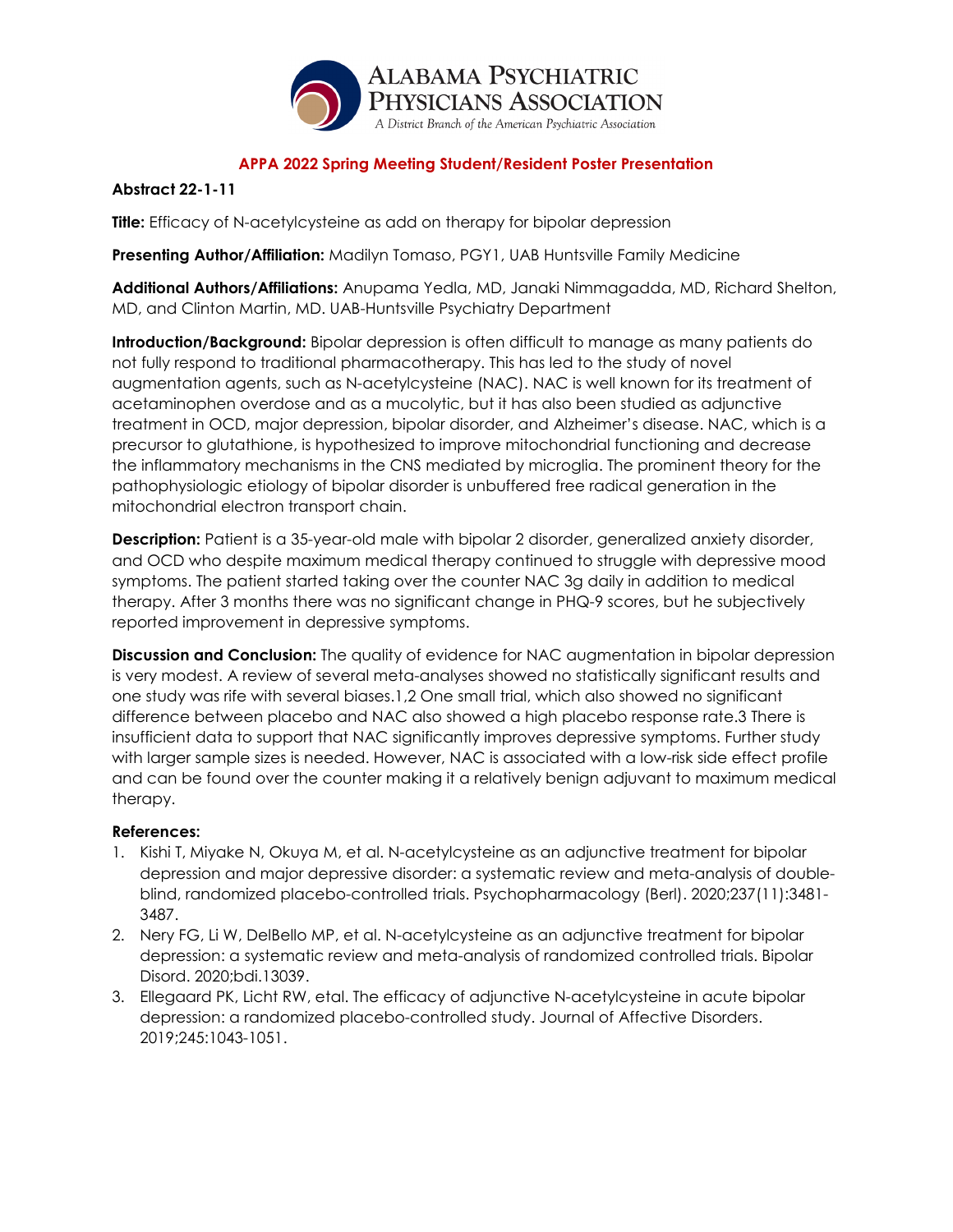

## **Abstract 22-1-12**

**Title:** Postural Orthostatic Tachycardia Syndrome and Anxiety: A Case Report

**Presenting Author/Affiliation:** Nadia Anabtawi, MS-3, UAB Heersink School of Medicine - Huntsville Campus

**Additional Authors/Affiliations:** Clinton Martin, MD, Janaki Nimmagadda, MD, Anupama Yedla, MD, Richard Shelton, MD - UABHSOM Huntsville Campus, Department of Psychiatry

**Introduction/Background:** Postural orthostatic tachycardia syndrome (POTS) is a disorder characterized by excessive tachycardia in the upright position along with lightheadedness, shortness of breath, chest discomfort, palpitations, blurred vision, and mental clouding, but hypotension is not seen. Due to the shared clinical features between POTS and the psychological symptoms of anxiousness and inattention, patients with POTS are often misdiagnosed with an anxiety disorder (1). One study showed that when panic-provoking stimuli were induced, patients with POTS had a greater worsening of somatic symptoms than in patients with panic disorder, showing that anxiety symptoms in POTS are phenomenologically different from panic disorder (2,3). Because patients with POTS are perceived as anxious, it is important to distinguish which symptoms are due to biological versus psychological factors.

**Description:** This is a 34-year-old female with a ten-year history of anxiety and depression. Her symptoms include generalized anxiety, irritability, and a sense of impending doom. Over the years, she has been prescribed SSRIs, buspirone, bupropion, and oxcarbazepine. Years ago, she also began experiencing episodes of dizziness and heart palpitations upon standing. After an extensive evaluation, she was diagnosed with POTS, which she currently manages by increasing salt intake and hydration.

**Discussion and Conclusion:** POTS is predominantly seen in young adult women. It is diagnosed through a head-up table tilt-table test, which will show an increased heart rate of ≥30bpm and orthostatic intolerance symptoms (4). Management includes increasing salt and fluid intake, standing up slowly, and using muscle compression devices. Norepinephrine reuptake inhibition has been found to be beneficial in POTS management (5). A combination of bupropion and SSRI therapy can also alleviate symptoms (6,7). While anxiety or panic disorder can mimic POTS, patients with POTS mostly worry about the implications of their somatic symptoms, such as the fear of falling or fainting. The heart rate increase in POTS is caused by the physiological response to venous pooling (8), not by anticipatory anxiety. Although POTS and anxiety disorder have overlapping symptoms, they should be diagnosed and treated as individual disorders. Our case report portrays the presence of POTS and anxiety concurrently. To avoid mislabeling and consequently delaying the treatment of POTS, further medical education is recommended.

- 1. Raj V, Haman KL, Raj SR, et al. Psychiatric profile and attention deficits in postural tachycardia syndrome. J Neurol Neurosurg Psychiatry. 2009;80(3):339-344. doi:10.1136/jnnp.2008.144360
- 2. Khurana RK. Experimental induction of panic-like symptoms in patients with postural tachycardia syndrome. Clin Auton Res. 2006 Dec;16(6):371-7. doi: 10.1007/s10286-006-0365-0. Epub 2006 Aug 16. Erratum in: Clin Auton Res. 2007 Apr;17(2):125. PMID: 16915526.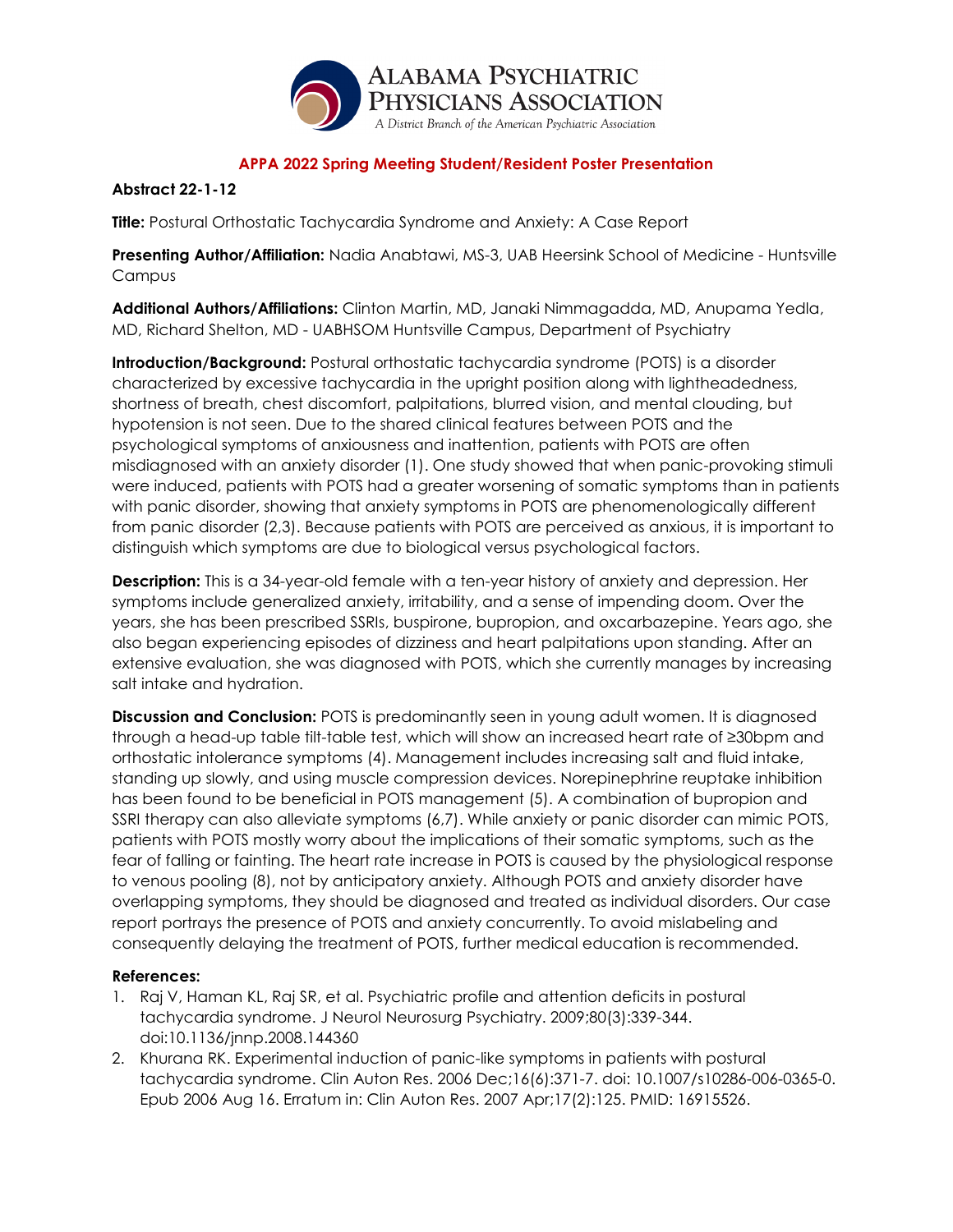- 3. Masuki, S., Eisenach, J. H., Johnson, C. P., Dietz, N. M., Benrud-Larson, L. M., Schrage, W. G., Curry, T. B., Sandroni, P., Low, P. A., & Joyner, M. J. (2007). Excessive heart rate response to orthostatic stress in postural tachycardia syndrome is not caused by anxiety. In Journal of Applied Physiology (Vol. 102, Issue 3, pp. 896–903). American Physiological Society.
- 4. Kanjwal Y, Kosinski D, Grubb BP. The postural orthostatic tachycardia syndrome: definitions, diagnosis, and management. Pacing Clin Electrophysiol 2003;26:1747–57
- 5. Agarwal AK, Garg R, Ritch A, Sarkar P. Postural orthostatic tachycardia syndrome. Postgrad Med J. 2007;83(981):478-480. doi:10.1136/pgmj.2006.0550466
- 6. Lam, Michael, et al. 2015. Tachycardia Symptoms: Essential Guide to Types, Causes, and Remedies. Dr. Lam Coaching. Retrieved from https://www.drlamcoaching.com/adrenalfatigue/symptoms/tachycardia-symptoms-pots/
- 7. Mar PL, Raj V, Black BK, et al. Acute hemodynamic effects of a selective serotonin reuptake inhibitor in postural tachycardia syndrome: a randomized, crossover trial. J Psychopharmacol. 2014;28(2):155-161. doi:10.1177/0269881113512911
- 8. Owens AP, Low DA, Iodice V, Critchley HD, Mathias CJ. The genesis and presentation of anxiety in disorders of autonomic overexcitation. Auton Neurosci. 2017 Mar;203:81-87. doi: 10.1016/j.autneu.2016.10.004. Epub 2016 Oct 19. PMID: 27865628.